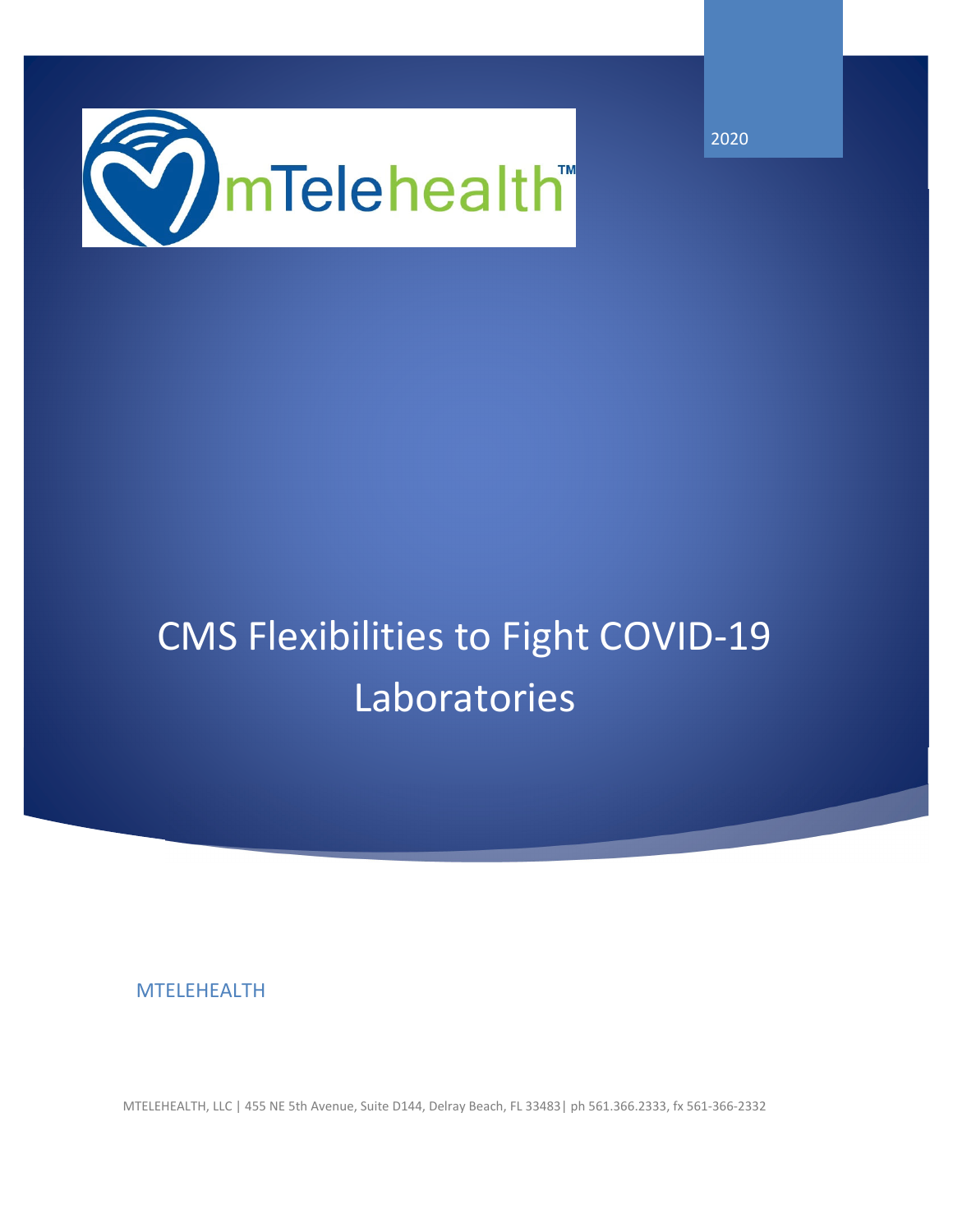

## **Laboratories: Medicare Flexibilities to Fight COVID-19**

Since the beginning of the COVID-19 Public Health Emergency, the Trump Administration has issued an unprecedented array of temporary regulatory waivers and new rules to equip the American healthcare system with maximum flexibility to respond to the 2019 Novel Coronavirus (COVID-19) pandemic. These temporary changes will apply immediately across the entire U.S. healthcare system for the duration of the emergency declaration. The goals of these actions are to 1) expand the healthcare system workforce by removing barriers for physicians, nurses, and other clinicians to be readily hired from the community or from other states; 2) ensure that local hospitals and health systems have the capacity to handle a potential surge of COVID-19 patients through temporary expansion sites (also known as CMS Hospital Without Walls); 3) increase access to telehealth in Medicare to ensure patients have access to physicians and other clinicians while keeping patients safe at home; 4) expand in-place testing to allow for more testing at home or in community based settings; and 5) put Patients Over Paperwork to give temporary relief from many paperwork, reporting and audit requirements so providers, health care facilities, Medicare Advantage and Part D plans, and States can focus on providing needed care to Medicare and Medicaid beneficiaries affected by COVID-19.

#### *Medicare COVID-19 Diagnostic Testing*

- *Laboratory Specimen Collection from Patient's Home:* Medicare will pay when laboratories send trained technicians to collect a sample from a homebound beneficiary or a non-hospital inpatient for COVID-19 diagnostic testing. Medicare will pay a specimen collection fee and for the travel. The nominal specimen collection fee for COVID-19 testing for homebound and non-hospital inpatients generally is \$23.46 and for individuals in a non-covered stay in a SNF or whose samples are collected by a laboratory on behalf of an HHA is \$25.46.
- *Practitioner Payment for Specimen Collection:* Practitioners can be paid for assessment and specimen collection for COVID-19 testing using the level 1 evaluation and management code CPT code 99211. In light of the public health emergency, Medicare will recognize this code to be billed for all patients, not just established patients. This approach may help physician practices to operate testing sites during the PHE.
- Hospital outpatient departments can be paid for symptom assessment and specimen collection for COVID-19 using a new HCPCS code C9803 (Hospital outpatient clinic visit specimen collection for severe acute respiratory syndrome coronavirus 2 (sars-cov-2) (coronavirus disease [covid-19])), any specimen source retroactive to March 1, 2020. The service would be paid as conditionally packaged when furnished with another payable service under the OPPS. This approach helps hospitals to operate testing sites during the PHE. Medicare will pay a national rate of roughly \$23 for C9803 when it is not billed with a separately payable hospital outpatient service.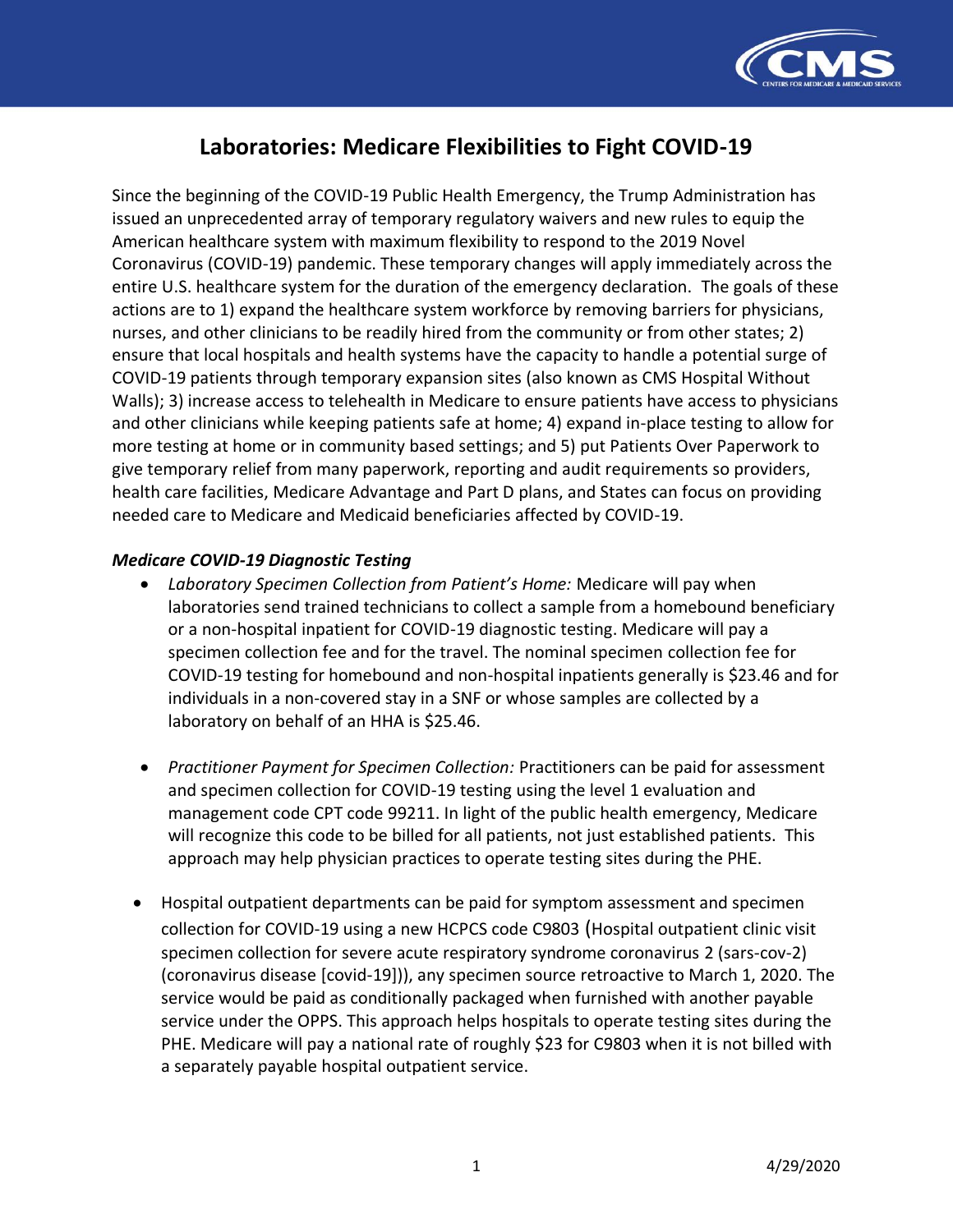

- *Home Health Specimen Lab Collection*: If a patient is already receiving Medicare home health services, the home health nurse, during an otherwise covered visit, could obtain the sample to send to the laboratory for COVID-19 diagnostic testing.
- *RHC/FQHC Visiting Nurse Lab Specimen Collection*: If a visiting nurse has an otherwise covered RHC or FQHC visit, they can obtain a sample to send to the laboratory for COVID-19 diagnostic testing.
- *COVID-19 Diagnostic Testing:* Practitioners can be paid for assessment and specimen collection for COVID-19 testing using the level 1 evaluation and management code CPT code 99211. In light of the public health emergency, Medicare will recognize this code to be billed for all patients, not just established patients. This approach helps physician practices to operate testing sites during the PHE.
- *Physician or Practitioner Order for COVID-19 tests:* Medicare will not require an order from a treating physician or nonphysician practitioner as a condition of Medicare coverage of COVID-19 and other related diagnostic laboratory testing during the PHE. CMS similarly removed these requirements for an influenza virus diagnostic laboratory test and any other diagnostic laboratory test that is necessary to establish or rule out a COVID-19 diagnosis. FDA requirements for an order and state requirements around ordering diagnostic tests would still apply. CMS has also removed certain documentation and recordkeeping requirements associated with orders for COVID-19 diagnostic tests as these requirements would not be relevant in the absence of an order. CMS still requires laboratories to furnish the results of COVID-19 tests to the beneficiary. Consistent and regular reporting of all testing results to local officials is critical to public health management of the pandemic, we would expect any clinician or laboratory receiving results to report those results promptly consistent with state and local public health requirements, typically within 24 hours.
- *Pharmacists:* Medicare will pay for COVID-19 tests performed by pharmacists as part of a laboratory enrolled in Medicare. A pharmacist also may furnish basic clinical services, such as specimen collection, when performed under contract with a doctor or practitioner, in accordance with a pharmacist's scope of practice and state law. As auxiliary personnel, pharmacists can provide services incident to the professional services of a physician or nonphysician practitioner who bills Medicare Part B under the Physician Fee Schedule (PFS) services, if incident to rules are met and payment for the services is not made under Medicare Part D. The services must be provided in accordance with the pharmacists' scope of practice and applicable state law. This includes assessing and collecting specimens for COVID-19 diagnostic tests. A pharmacy that acquires a CLIA certificate can enroll with Medicare as a clinical diagnostic laboratory to conduct and bill for clinical diagnostic laboratory tests it is authorized to perform under its CLIA certificate.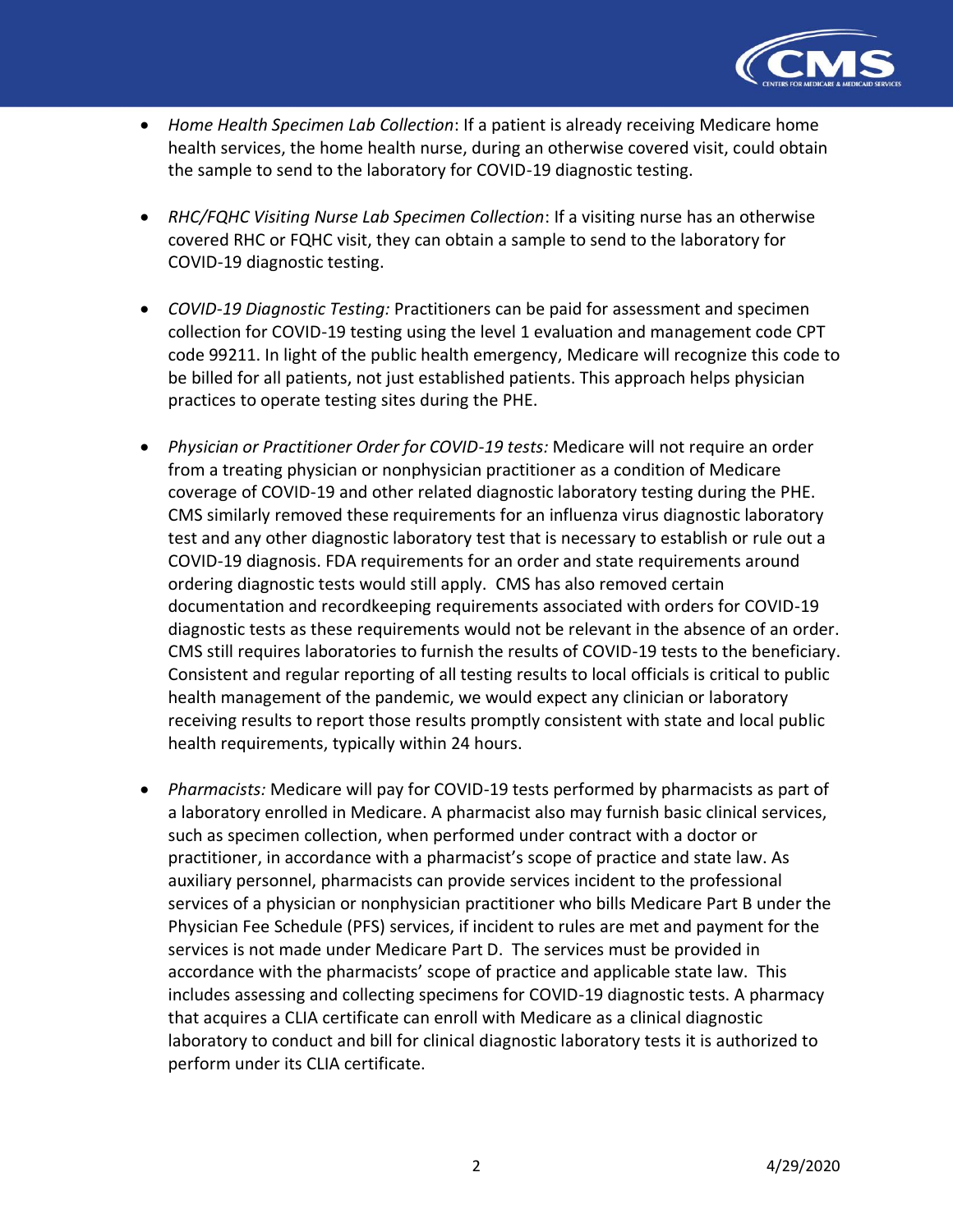

• *Antibody (serology) tests*: FDA-authorized COVID-19 serology testing is a Medicare covered diagnostic test for patients that may with known current or known prior COVID-19 infection or suspected current or suspected past COVID-19 infection. The outcome of the serology test may change the health care decisions made by a patient and their practitioner.

#### *Patients Over Paperwork*

- *"Stark Law" Waivers:* The physician self-referral law (also known as the "Stark Law") prohibits a physician from making referrals for certain healthcare services payable by Medicare if the physician (or an immediate family member) has a financial relationship with the entity performing the service. There are statutory and regulatory exceptions, but in short, a physician cannot refer a patient to any entity with which he or she has a financial relationship. On March 30, 2020, CMS issued blanket waivers of certain provisions of the Stark Law regulations. These blanket waivers apply to financial relationships and referrals that are related to the COVID-19 emergency. The remuneration and referrals described in the blanket waivers must be solely related to COVID-19 Purposes, as defined in the blanket waiver document. Under the waivers, CMS will permit certain referrals and the submission of related claims that would otherwise violate the Stark Law. These flexibilities include:
	- $\circ$  Hospitals and other health care providers can pay above or below fair market value for the personal services of a physician (or an immediate family member of a physician), and parties may pay below fair market value to rent equipment or purchase items or services. For example, a physician practice may be willing to rent or sell needed equipment to a hospital at a price that is below what the practice could charge another party. Or, a hospital may provide space on hospital grounds at no charge to a physician who is willing to treat patients who seek care at the hospital but are not appropriate for emergency department or inpatient care.
	- $\circ$  Health care providers can support each other financially to ensure continuity of health care operations. For example, a physician owner of a hospital may make a personal loan to the hospital without charging interest at a fair market rate so that the hospital can make payroll or pay its vendors.
	- o Hospitals can provide benefits to their medical staffs, such as multiple daily meals, laundry service to launder soiled personal clothing, or child care services while the physicians are at the hospital and engaging in activities that benefit the hospital and its patients.
	- $\circ$  Health care providers may offer certain items and services that are solely related to COVID-19 Purposes (as defined in the waivers), even when the provision of the items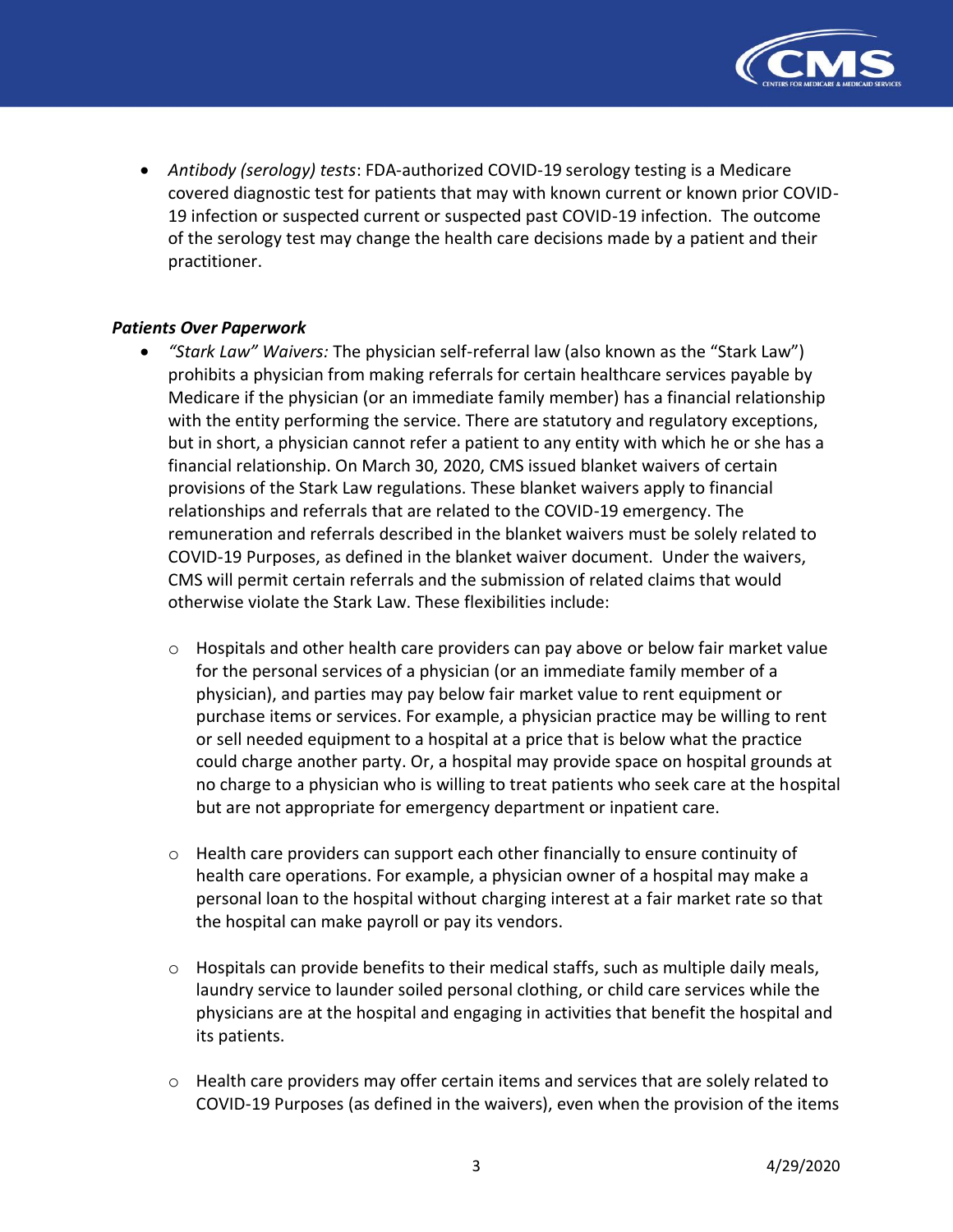

or services would exceed the annual non-monetary compensation cap. For example, a home health agency may provide continuing medical education to physicians in the community on the latest care protocols for homebound patients with COVID-19, or a hospital may provide isolation shelter or meals to the family of a physician who was exposed to the novel coronavirus while working in the hospital's emergency department.

- $\circ$  Physician-owned hospitals can temporarily increase the number of their licensed beds, operating rooms, and procedure rooms, even though such expansion would otherwise be prohibited under the Stark Law. For example, a physician-owned hospital may temporarily convert observation beds to inpatient beds to accommodate patient surge during the COVID-19 pandemic in the United States.
- $\circ$  Some of the restrictions regarding when a group practice can furnish medically necessary designated health services (DHS) in a patient's home are loosened. For example, any physician in the group may order medically necessary DHS that is furnished to a patient by one of the group's technicians or nurses in the patient's home contemporaneously with a physician service that is furnished via telehealth by the physician who ordered the DHS.
- $\circ$  Group practices can furnish medically necessary MRIs, CT scans or clinical laboratory services from locations like mobile vans in parking lots that the group practice rents on a part-time basis.
- *Accelerated/Advance Payments*: In order to provide additional cash flow to healthcare providers and suppliers impacted by COVID-19, CMS expanded and streamlined the Accelerated and Advance Payments Program, which provided conditional partial payments to providers and suppliers to address disruptions in claims submission and/or claims processing subject to applicable safeguards for fraud, waste and abuse. Under this program, CMS made successful payment of over \$100 billion to healthcare providers and suppliers. As of April 26, 2020, CMS is reevaluating all pending and new applications for the Accelerated Payment Program and has suspended the Advance Payment Program, in light of direct payments made available through the Department of Health & Human Services' (HHS) Provider Relief Fund. Distributions made through the Provider Relief Fund do not need to be repaid. For providers and suppliers who have received accelerated or advance payments related to the COVID-19 Public Health Emergency, CMS will not pursue recovery of these payments until 120 days after the date of payment issuance. Providers and suppliers with questions regarding the repayment of their accelerated or advance payment(s) should contact their appropriate Medicare Administrative Contractor (MAC).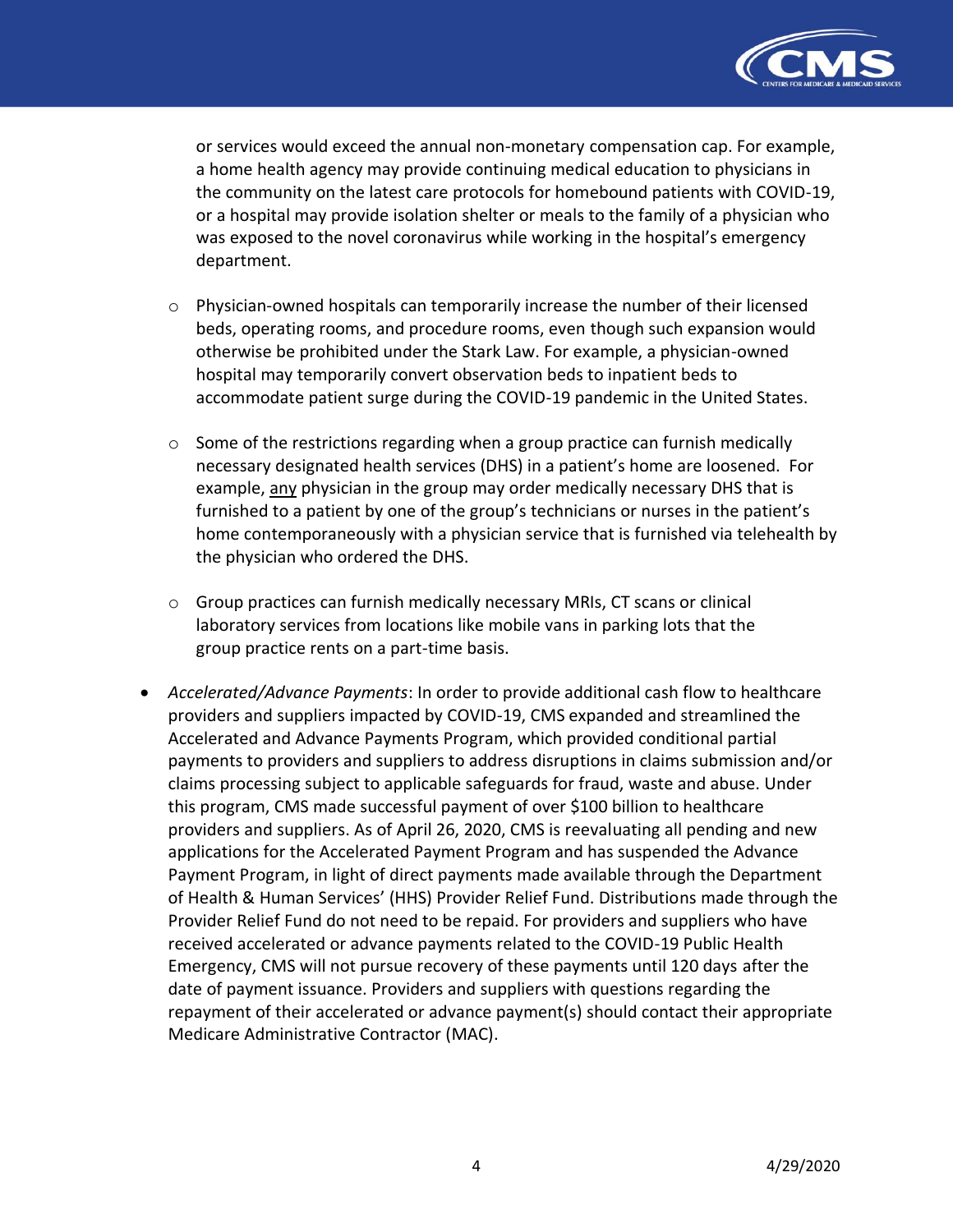

- *Provider Enrollment*: CMS has established toll-free hotlines for all providers as well as the following flexibilities for provider enrollment:
	- o Waive certain screening requirements.
	- o Postpone all revalidation actions.
	- o Expedite any pending or new applications from providers.

### *Medicare appeals in Fee for Service, Medicare Advantage (MA) and Part D*

- CMS is allowing Medicare Administrative Contractors (MACs) and Qualified Independent Contractor (QICs) in the FFS program 42 CFR 405.942 and 42 CFR 405.962 and MA and Part D plans, as well as the Part C and Part D Independent Review Entity (IREs), 42 CFR 562, 42 CFR 423.562, 42 CFR 422.582 and 42 CFR 423.582 to allow extensions to file an appeal;
- CMS is allowing MACs and QICs in the FFS program 42 CFR 405. 950 and 42 CFR 405.966 and the Part C and Part D IREs to waive requirements for timeliness for requests for additional information to adjudicate appeals; MA plans may extend the timeframe to adjudicate organization determinations and reconsiderations for medical items and services (but not Part B drugs) by up to 14 calendar days if: the enrollee requests the extension; the extension is justified and in the enrollee's interest due to the need for additional medical evidence from a noncontract provider that may change an MA organization's decision to deny an item or service; or, the extension is justified due to extraordinary, exigent, or other non-routine circumstances and is in the enrollee's interest 42 CFR § 422.568(b)(1)(i), § 422.572(b)(1) and § 422.590(f)(1);
- CMS is allowing MACs and QICs in the FFS program 42 C.F.R 405.910 and MA and Part D plans, as well as the Part C and Part D IREs to process an appeal even with incomplete Appointment of Representation forms 42 CFR § 422.561, 42 CFR § 423.560. However, any communications will only be sent to the beneficiary;
- CMS is allowing MACs and QICs in the FFS program 42 CFR 405. 950 and 42 CFR 405.966 and MA and Part D plans, as well as the Part C and Part D IREs to process requests for appeal that don't meet the required elements using information that is available 42 CFR § 422.562, 42 CFR § 423.562.
- CMS is allowing MACs and QICs in the FFS program 42 CFR 405. 950 and 42 CFR 405.966 and MA and Part D plans, as well as the Part C and Part D IREs, 42 CFR 422.562, 42 CFR 423.562 to utilize all flexibilities available in the appeal process as if good cause requirements are satisfied.